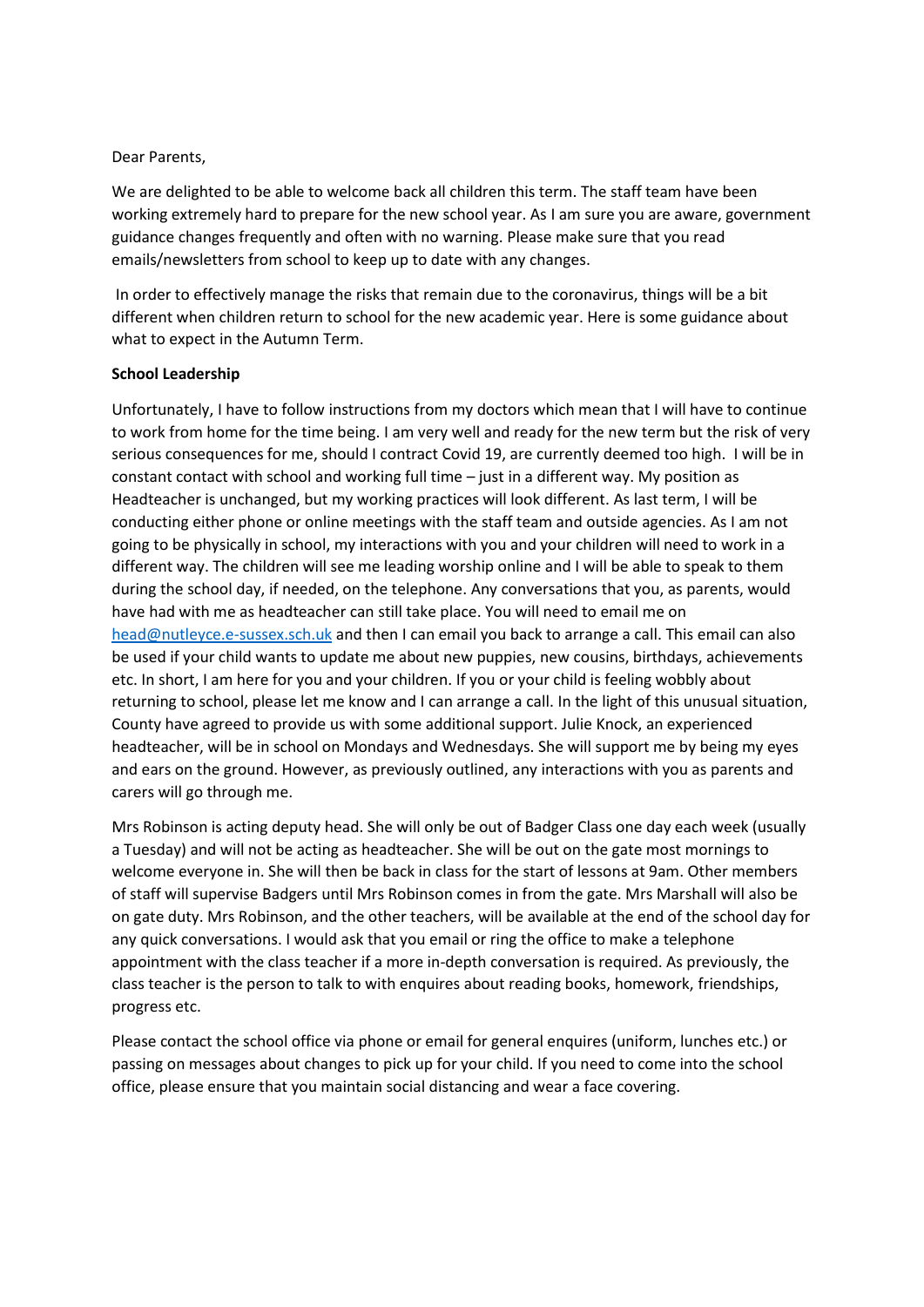## **Fox class**

The arrangements for the first two weeks of term will be slightly different. Mrs Milne will be teaching the whole of week one and then Monday and Tuesday of week two. Mrs Heggie will then teach Wednesday, Thursday and Friday of that week.

## **How parents and carers can help make our school as safe as possible**

- if your child, or someone in your household, has symptoms of coronavirus, you should not send them to school
- engage with the NHS Test and Trace process this means if your child develops symptoms, you should arrange for them to get a test and you should inform the school office of the results of that test

## **How we will make our school as safe as possible**

- manage confirmed cases of coronavirus in the school, in line with current public health guidance - this means your child may be asked to self-isolate for 14 days (based on advice from our local health protection team) if they have been in close, face-to-face contact with someone who has tested positive for the virus
- ensure everyone at the school cleans their hands more often than usual, including when they arrive at school, when they return from breaks, and before and after eating - this can be done with soap and running water or hand sanitiser
- ensure good respiratory hygiene, by promoting the 'catch it, bin it, kill it' approach
- enhanced cleaning, including cleaning frequently touched surfaces more often
- minimising contact and maintaining distance, as far as possible this will involve asking children to stay within specified separate groups (or bubbles), and through maintaining distance between adults.

# **Arriving and leaving school**

We are staggering start and finish times as this helps keep groups apart as much as possible, as they arrive and leave the premises. Please help the school to keep safe by social distancing outside the school gates.

#### Arrival

Years 3, 4, 5 and 6 (Badger and Fox classes) will arrive between 8.40 – 8.50 am and enter through the side gate.

Reception class and Years 1 and 2 will arrive between 8.50 – 9.00 am and enter through the side gate. *Please note: Reception class (Rabbits) will enter through the main front door for the first two weeks of school.*

*Please also note: Parents of children with siblings, are to drop all their children off at the youngest sibling's time slot.*

#### Leaving

Reception class (Rabbits) are to be collected from the main front door at 3 pm.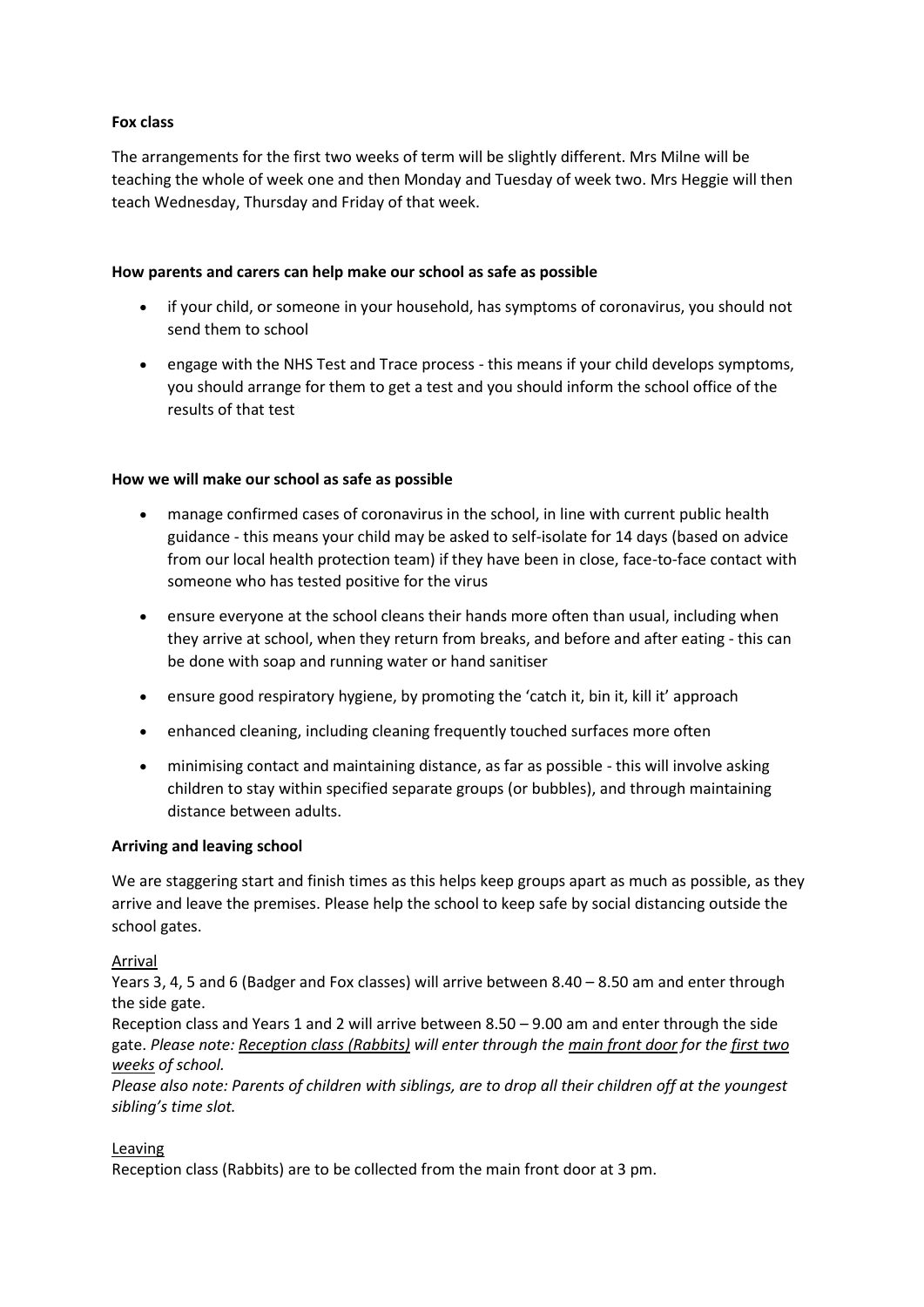Years 1 and 2 (Hedgehogs) are to be collected from the side gate at 3 pm. Years 3 and 4 (Foxes) are to be collected from the side gate at 3.10 pm. Year 5 and 6 (Badgers) are to be collected from the side gate at 3.20 pm.

# *Please note: Parents with siblings will need to wait until older children are released.*

If your child has been wearing a face covering before arriving at school, it will be important that they understand how to remove it. Children must dispose of any temporary face coverings they may have been wearing in a covered bin, or place reusable face coverings in a plastic bag they can take home with them. Public Health England does not currently recommend the use of face coverings for children in primary schools.

# **Attendance**

It is vital that children and young people return to school - for their educational progress, for their wellbeing, and for their wider development. School attendance will again be mandatory from the beginning of this new academic year. For parents and carers of children of compulsory school age, this means that the legal duty on you as a parent to send your child to school regularly will apply.

If your child is unable to attend school because they are self-isolating and have had symptoms or a positive test result themselves, or because they are a close contact of someone who has coronavirus, you should talk to us about what support is in place in terms of remote education.

# **Curriculum**

We will continue to provide an ambitious and broad curriculum in all subjects.

There may need to be changes to some subjects - such as music - to ensure they can be delivered as safely as possible.

We also have plans for the provision of remote education where needed, to ensure that the small number of children that need to be educated at home, for example, due to self-isolation, are given the support they need to continue learning.

#### **Uniform**

Children will be expected to wear full school uniform and have a complete PE kit in school every day, as well as an art overall or old oversized t shirt for art lessons. All items should be named. Uniforms do not need to be cleaned any more often than usual, or in any different way to normal due to coronavirus.

#### **Water bottle**

Important: Please make sure that your child has a water bottle in school every day. They will be able to re-fill it at the tap in their classroom. This is because the water fountains are not currently in use due to Covid 19. It is unsafe for teachers to provide cups in class due to the risk of transmitting the virus.

# **School lunch**

The school kitchen will be fully open from the start of the autumn term, and it will provide free school meals and universal infant free school meals as usual for those who are eligible. In Term 1 there will only be a cold option – a baguette (filled with cheese, tuna or ham), fruit and vegetables and a biscuit or cake.